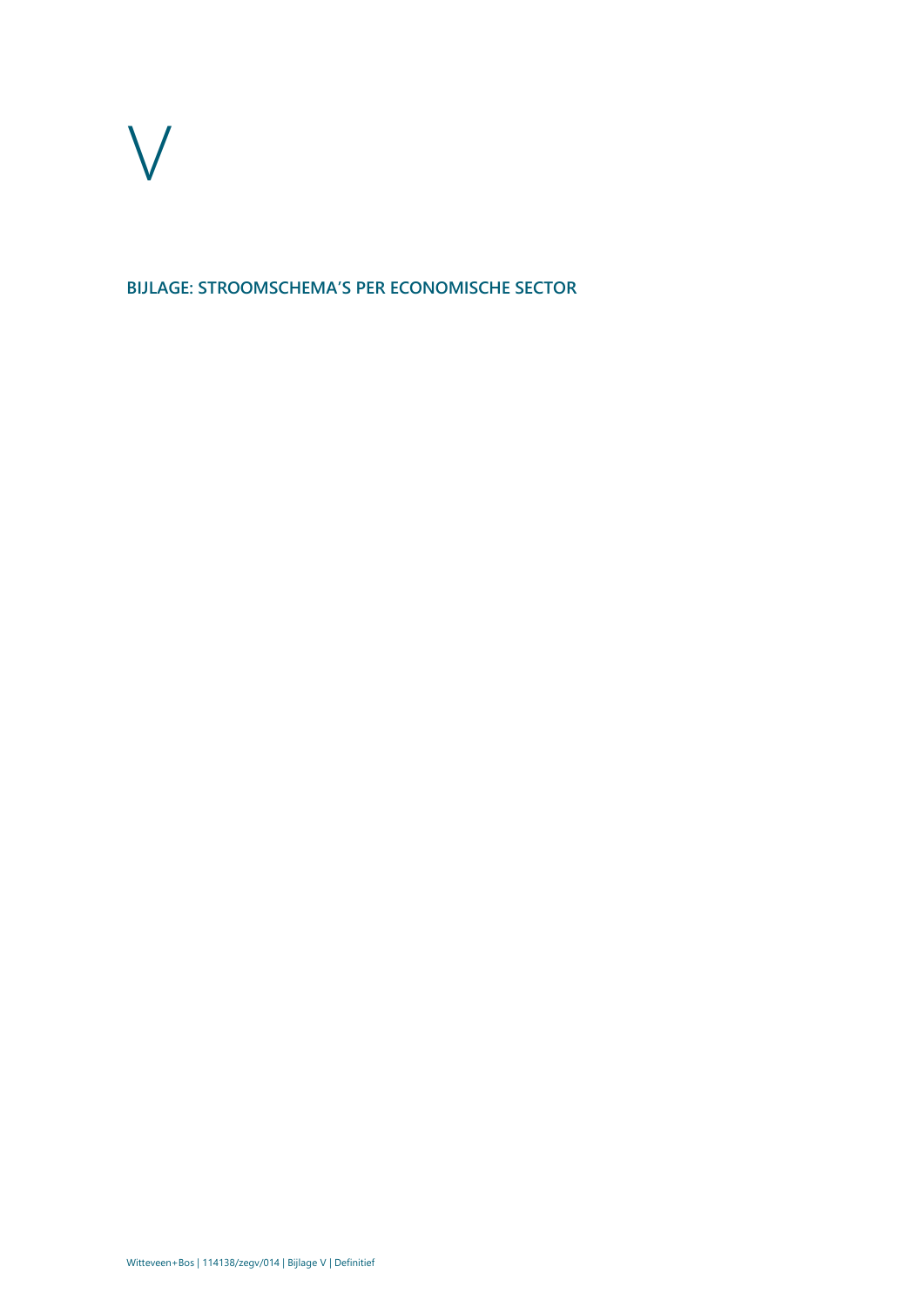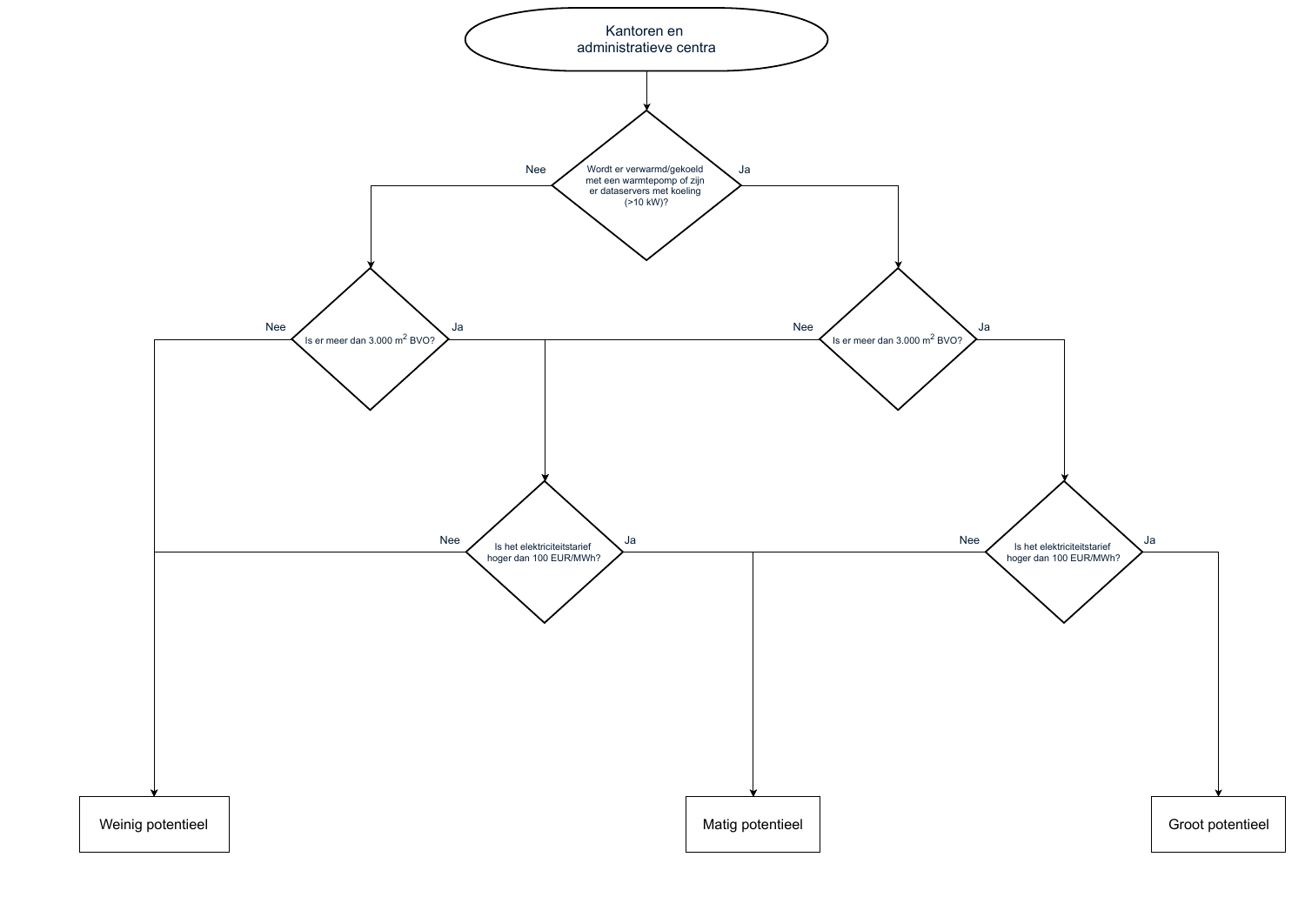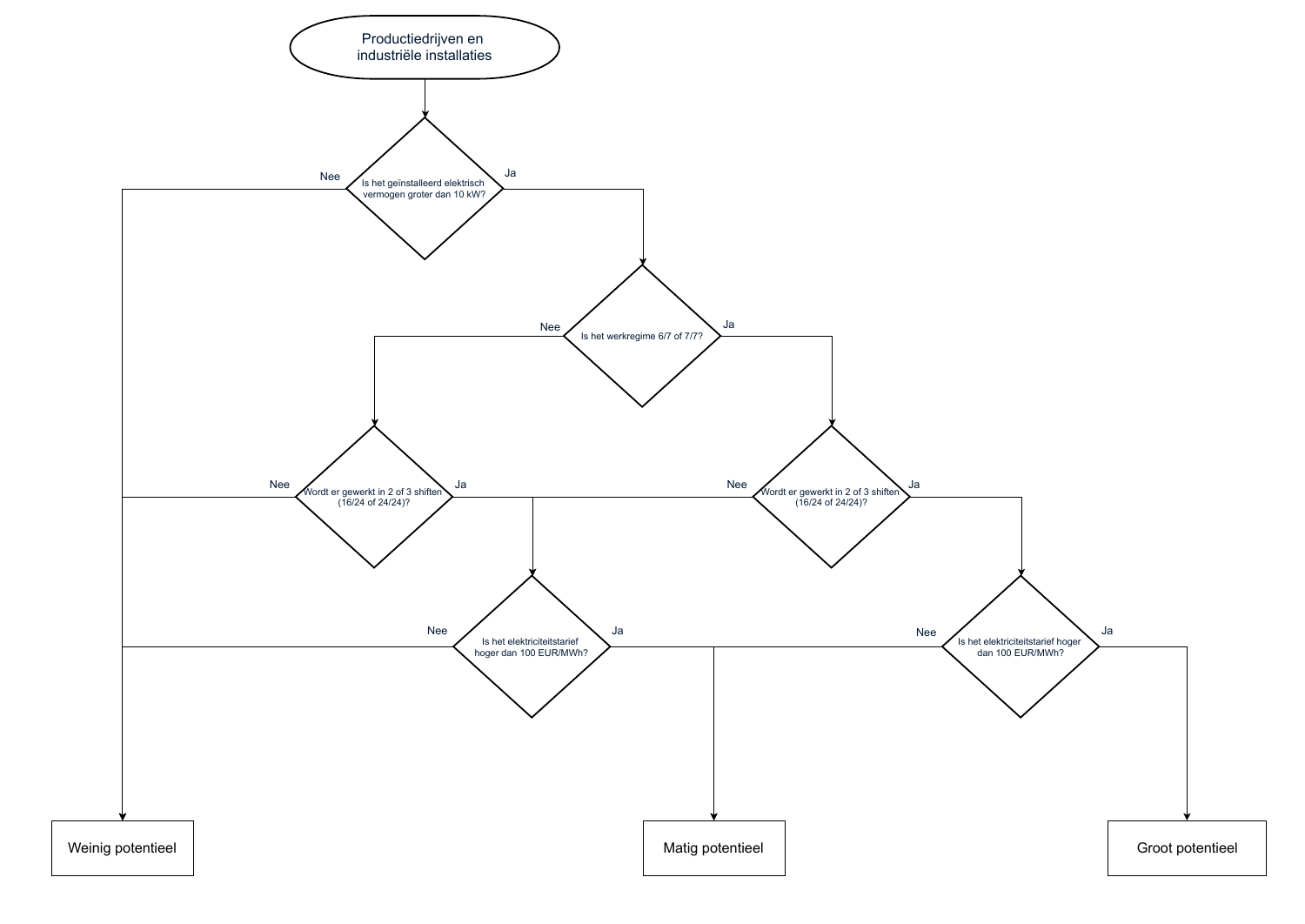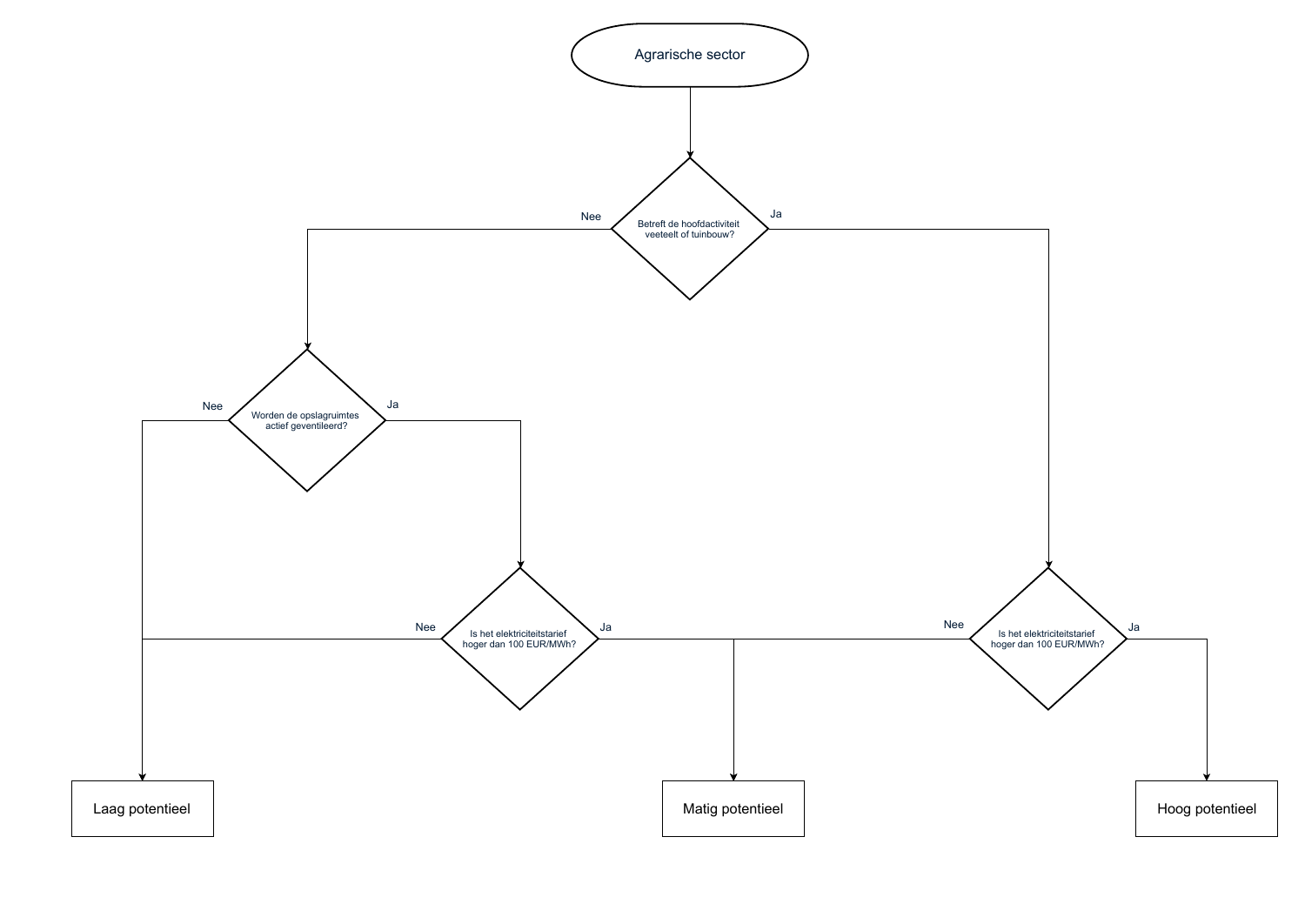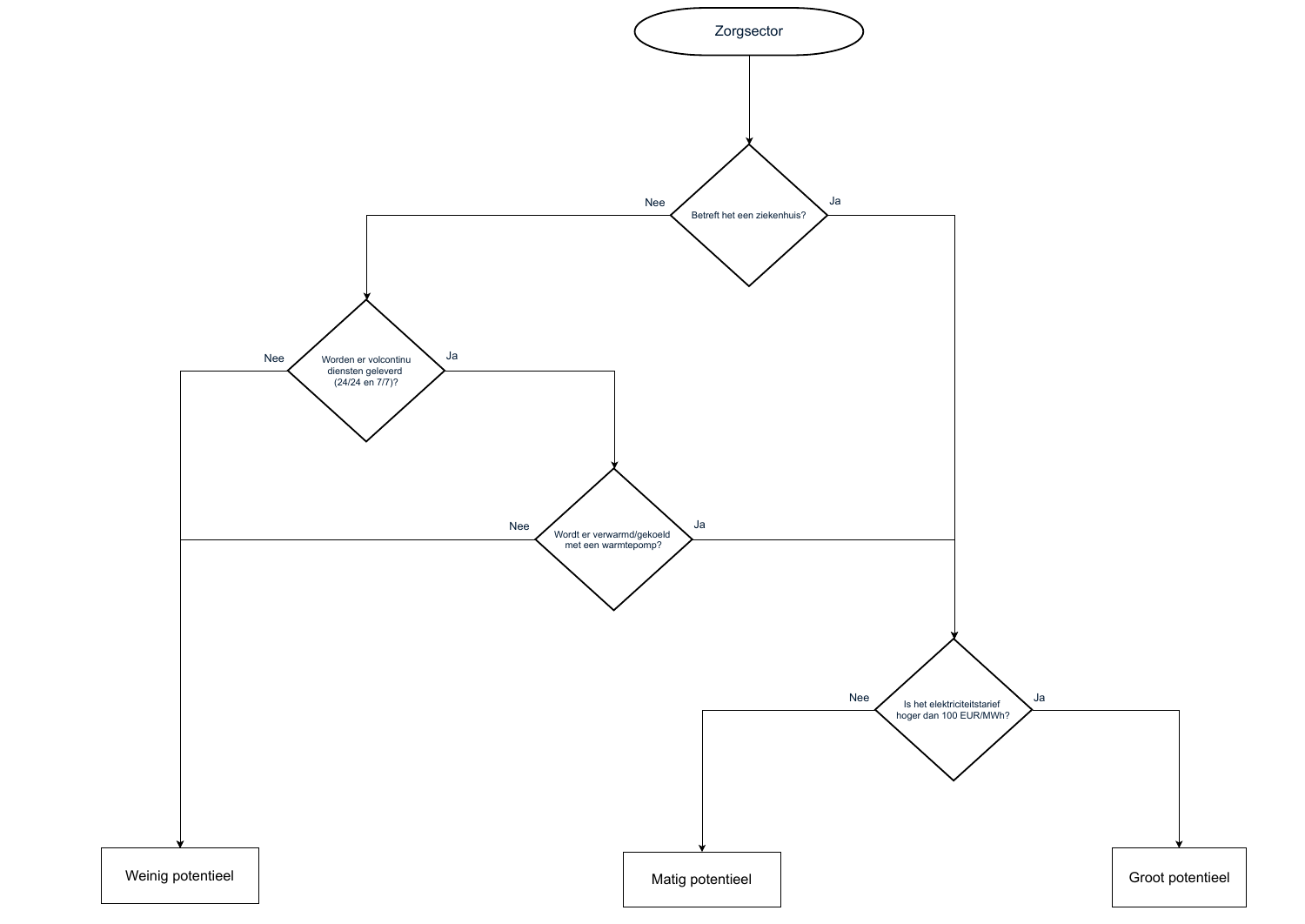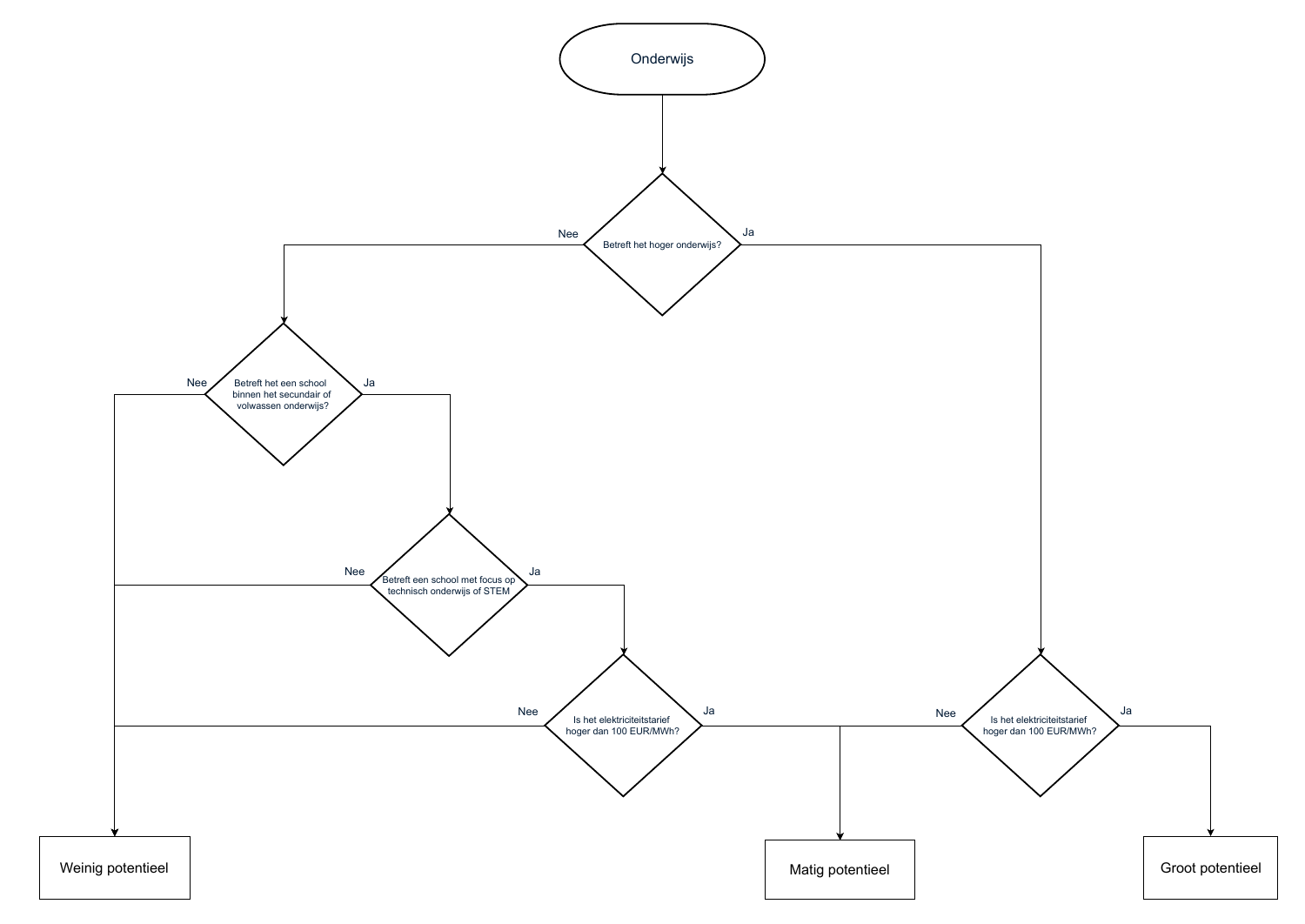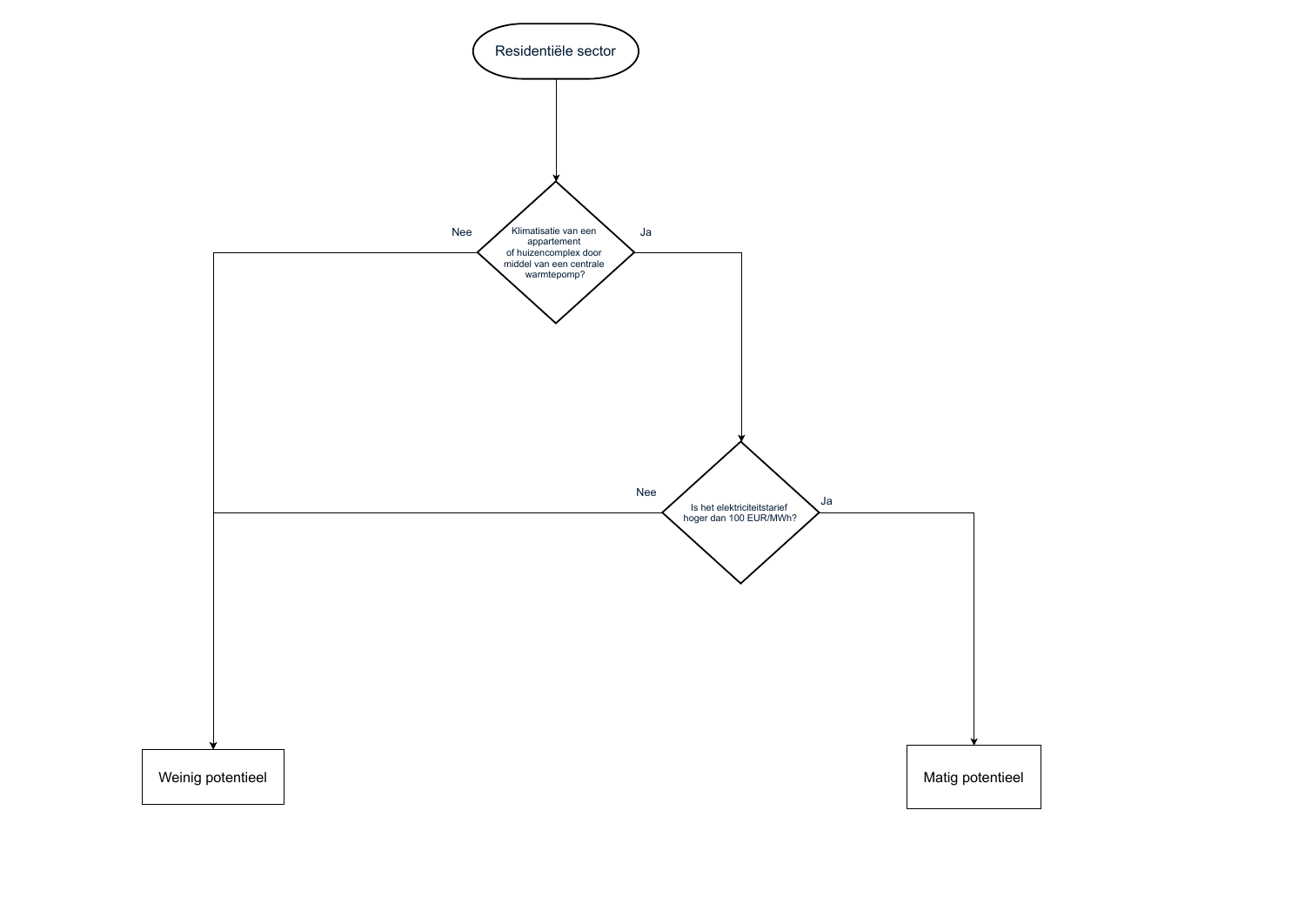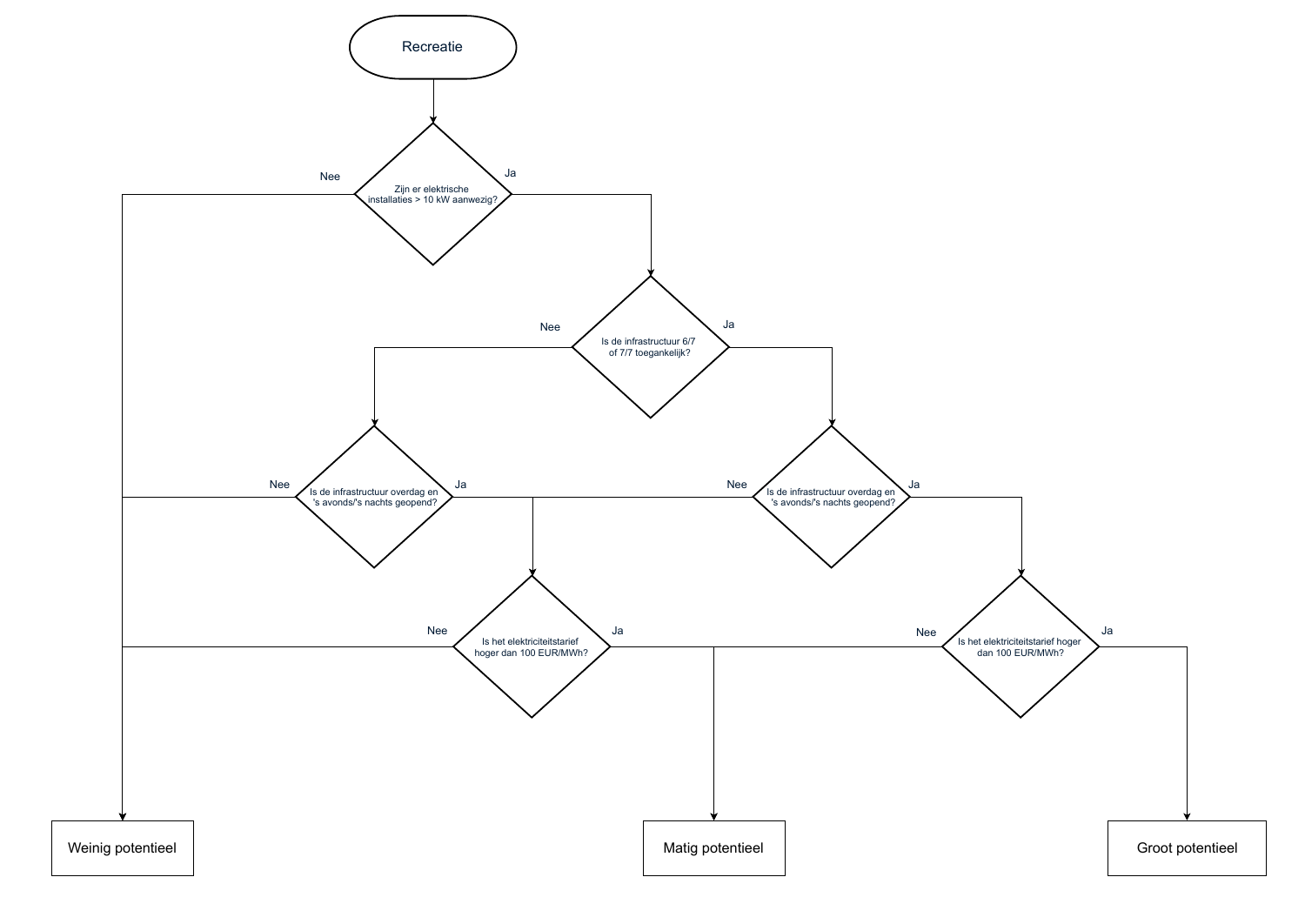

**BIJLAGE: LANDSCAPE-SCALE EFFECTS OF SINGLE- AND MULTIPLE SMALL WIND TURBINES ON BAT ACTIVITY (REFERENTIE [5])**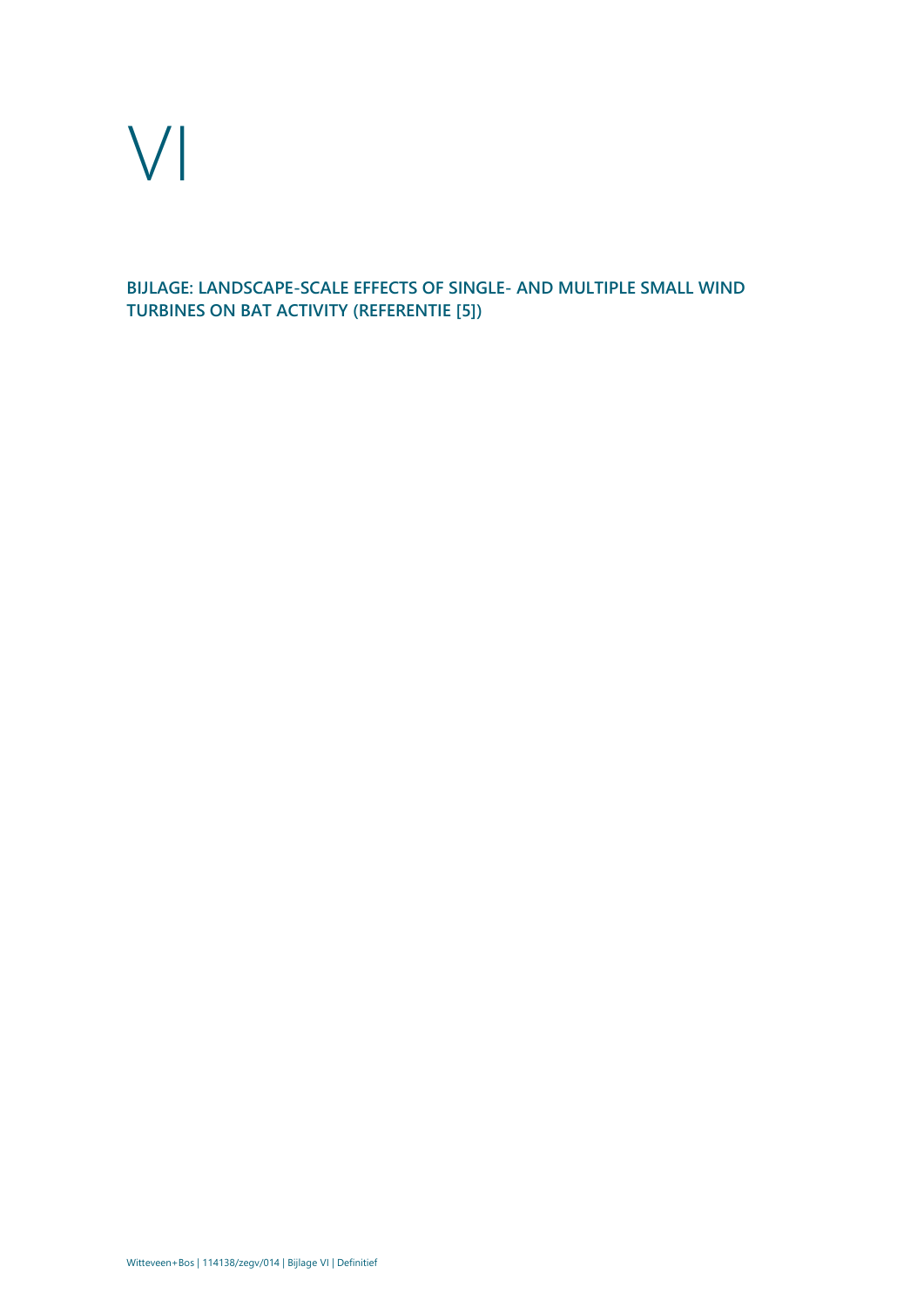# **Animal Conservation**



## Landscape-scale effects of single- and multiple small wind turbines on bat activity

J. Minderman<sup>1,</sup>  $\bullet$ , M. H. Gillis<sup>1,2</sup>, H. F. Daly<sup>1,3</sup> & K. J. Park<sup>1</sup>

1 Biological & Environmental Sciences, University of Stirling, Stirling, UK

2 Galashiels, Selkirkshire, UK

3 Dunfermline, Fife,UK

#### Keywords

cumulative effects; small wind turbines; renewable energy; planning; landscape-scale effects; bat activity; pipistrelle; small wind turbine.

#### Correspondence

Current address: School of Biology, University of St Andrews, St Andrews, Fife KY16 9ST, UK. Email: jm340@ st-andrews.ac.uk

Editor: Darren Evans Associate Editor: Michael Schaub

Received 09 February 2016; accepted 30 November 2016

doi:10.1111/acv.12331

### Abstract

While the effects of wind farms on bats are widely studied, effects of small wind turbines (SWTs, here <25 m hub height) remain understudied. SWTs are installed in a wider range of habitats compared to wind farms and their effect on wildlife can therefore be different. While single SWTs can adversely affect bat activity in their immediate vicinity, they are often installed in clusters, and to date, no data are available on whether installation of more than one turbine increases the likelihood of adverse effects on bats. Here, we test whether (1) SWT installations affect the activity of two species of bat (the common pipistrelle *Pipistrellus pipistrellus* and soprano pipistrelle P. pygmaeus) on a landscape scale (here defined as up to 500 m from SWTs) and (2) such an effect is stronger when multiple (2–4) SWTs are installed. We show that, after accounting for potentially confounding effects (e.g. variation in habitat and weather), (1) mean P. pipistrellus activity is lower at  $0-100$  m compared to 200-500 m from SWTs and (2) the effect on P. pygmaeus activity tends to be similar and stronger in multiple SWT sites, although evidence for the latter is limited. We conclude that in some cases, adverse effects of SWTs on bat activity may be measurable over longer spatial scales (within 100 m) than previously thought. However, combined with earlier findings, it is likely that the bulk of such effects operate within relative close proximity of SWTs (<25 m). Moreover, although these effects may be species-specific, with, for example, P. pygmaeus potentially more strongly affected by multiple SWT sites, this requires further data. These findings are highly relevant to decision-making aimed at minimizing any adverse effects of wind turbines, specifically single- versus multiple SWT developments, on wildlife.

## Introduction

Understanding and predicting how wildlife is affected by disturbance or habitat loss is becoming increasingly important as anthropogenic pressures on the natural world continue to grow (Tuomainen & Candolin, 2011). This is particularly pertinent where incremental changes or disturbances could combine to produce disproportionally greater (adverse) effects. For example, while the rapid growth of the wind energy sector worldwide provides a vital contribution to sustainable energy production, a growing number of studies show that wind farms can have adverse effects on wildlife (Kuvlesky et al., 2007; Zwart et al., 2015), both directly through collision mortality (e.g. Rydell et al., 2010) and indirectly through disturbance or displacement effects (e.g. Pearce-Higgins et al., 2009). Moreover, wind farms with larger numbers of turbines installed can have greater effects on wildlife compared to smaller sites, even if, for

ferent to that of large turbines, but until recently, this had

et al., 2015).

not been quantified systematically. In addition to direct mortality (Minderman et al., 2014), our previous work found evidence for adverse effects of SWTs on bat activity (e.g. avoidance behaviour, Minderman et al., 2012). While this is likely to lower the risk of collision, such avoidance behaviour could have important population-level consequences in itself, as it can amount to effective habitat loss (Minderman et al., 2012). However, these previous studies focused on a relatively limited spatial scale (e.g. within 25 m of installed

example, collision risk per turbine is relatively low (Zwart

By contrast, similar effects of small wind turbines (SWTs) on wildlife remain relatively unknown. These turbines are not only much smaller in size (in the UK, typical units are between 6 and 25 m hub height) than those in wind farms, they are also commonly installed in a much wider range of habitats. Thus, their impacts on wildlife are likely to be dif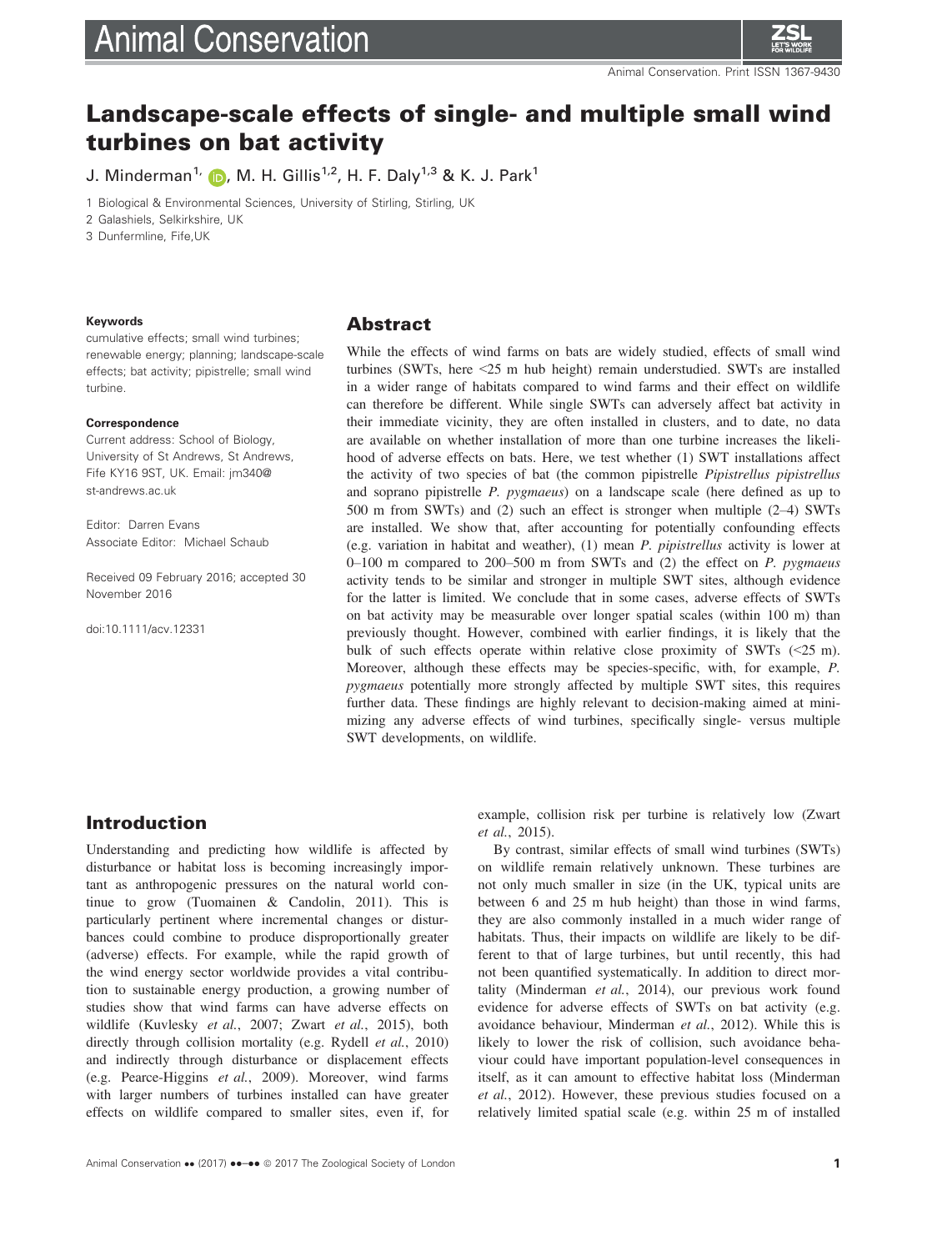SWTs) and on single SWTs only. Crucially, it is therefore unclear whether any such adverse effects of SWTs on wildlife could be greater at sites with more than one turbine installed, that is, whether the installation of multiple SWTs causes a disproportionally greater effect.

This lack of understanding of the potential disproportionate effects of sites with multiple SWTs is particularly important for two reasons. First, the number of SWTs installed is growing rapidly with over 900 000 units installed worldwide by 2014 (compared to 656 000 in 2010) and this growth is set to continue (Pitteloud and Gsänger 2016). Second, SWTs are increasingly being installed in groups, for example, between two and four turbines in close proximity. Indeed, some companies specifically promote the installation of multiple SWTs to maximize yield and eligibility for government grants or payback schemes. As a result, where SWT installation requires planning permission (Park, Turner & Minderman, 2013), decision makers are increasingly asked to decide whether multiple turbine installations would have greater effects on wildlife, or if limiting the number of SWTs to be installed would be an effective mitigation option. Currently, the evidence base for such decisions for SWTs specifically is entirely lacking.

Here, we aim to (1) quantify the effect of SWTs on bat activity (and thus concomitant habitat loss) on a wider landscape scale, up to 500 m from installed turbines (as opposed to 25 m in Minderman et al., 2014) and (2) to test whether this effect is different between single- and multiple (2–4) turbine installations. Using data collected at 34 SWT sites throughout the UK, we tested the following predictions: (1) bat activity is systematically lower in closer proximity (e.g. 0–100 m from SWTs compared to 100–200 m, 200–300 m, etc.) of operating SWTs, controlling for the effects of habitat and environmental conditions; and (2) the effect of SWT proximity on bat activity is stronger in sites with multiple (2–4) SWTs installed compared to single SWT sites.

## Materials and Methods

## **Sites**

Data were collected at 34 SWT sites in central and eastern Scotland. Sites were selected from an existing database of owners (Minderman et al., 2012; Park et al., 2013) based on how representative they were of common UK SWT installation settings in terms of habitat, turbine models and size. All turbines studied here were free-standing and between 6 and 25 m (mean 16 m, 75% of sites had turbines between 15 and 18 m; including hub height in the analyses presented here does not affect results or conclusions – see Supplementary Material) in hub height, and all were in rural settings but specific habitat in the surrounding area varied (see Habitat data and variable selection). The number of SWTs installed in each site varied between one and four (median 1.6) and the distance between individual turbines in a site was between 12 and 90 m (with only one site >62 m and a mean of 46.4 m). SWTs installed in individual sites were the same size and specification with the exception of one site.

More than two SWTs were installed in only five sites in our sample. We therefore restricted the analyses presented here to a comparison of single and multiple turbine sites; hence, we here refer to sites with 2–4 SWTs installed as 'multiple turbine' sites throughout the remainder of this paper. Although this limits possible inference from our findings somewhat, we are confident that this reflects the current distribution of numbers of turbines per site in the UK; that is, the majority of sites have one or two SWTs installed (pers. obs.).

#### Bat data and transects

Bat activity data were collected between 28 May and 1 September 2013 and 7 July and 4 September 2014. This period reflects the seasonal activity of the species studied here (Swift, 2009). The time of data collection varied but started 30 min after sunset at the earliest and finished at least 60 min before sunrise in all cases.

Bat activity was measured along transects by 1–2 observers walking the length of each transect at a slow (approximately  $2.5 \text{ km h}^{-1}$  and constant pace, using EchoMeter EM3+ bat detectors (WildLife Acoustics, Maynard, MA, USA). A target of four transects was planned for all sites, running out from the turbine (or the central point between turbines in the case of multiple turbine sites) in four directions. However, because of physical constraints (e.g. walls, impassable fences or ditches, houses or buildings), the actual number of transects per site as well as their length varied (3–4 transects, mean 3.7 per site, length: 300–500 m). All transects were placed using a combination of GIS-based planning and on-site assessment of landscape variation, so that (1) the combination of all transects within each site covered all major habitats present, and (2) the overall distance separating each transect was maximized. Transects were divided into 100 m sections running out from the turbine centre point, giving up to five distance bands running away from the turbine. See Fig. A1 for an example transect and transect section layout.

One measure of ground level wind speed was taken at the end of each section (i.e. in each distance band) on each survey visit using handheld anemometers. Minimum daily temperature measures for each survey visit were obtained from the UK MIDAS weather station data at Grangemouth (N 56°  $1'$  5.15, W 3° 43′ 5.88, between 5.5 and 92.6 km, average 52.4 km, from the sites) (UK Meteorological Office, 2006).

#### Habitat data and variable selection

To account for expected confounding effects of habitat variation on bat activity, we collated measurements of habitat availability per transect section. To do this, we placed 50 m buffers around digital maps of each transect route, resulting in approximately 100 m  $\times$  100 m transect sections. The exact area of each section varied because of non-linear transect sections, but this was accounted for in the analysis, see Statistical analysis and Fig. A1. All habitat variables were quantified in each transect section using 1:1250 UK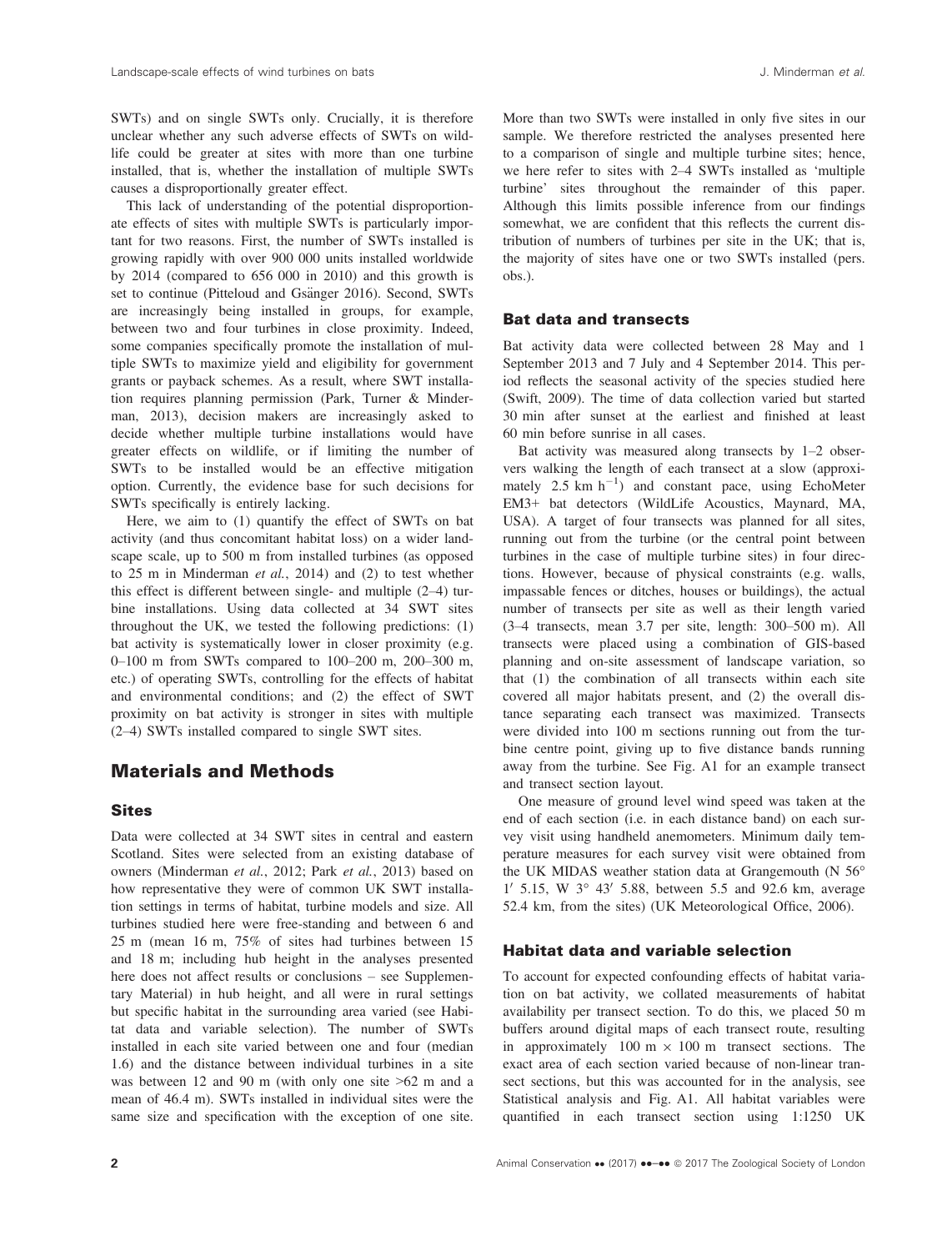Ordnance Survey MasterMap Topography digital maps, using QGIS v. 1.8 (http://www.qgis.org/en/site/). We focused on two key measures of habitat variability in each transect section. These two variables were selected on the basis of a preliminary analysis (See Supplementary Material) of the effect of a full set of 10 habitat variables on bat activity. This was done to avoid both overparameterization of the models, as well as the inclusion of highly collinear habitat metrics. First, we used edge density  $(m \ m^{-2})$  as a measure of the density of 'edge' habitat (defined as woodland and water edges, hedgerows, roads and tracks, roadsides, field boundaries and building edges), calculated as the total length of all such features divided by the area of the transect section. Although the specific effect of these pooled habitat features on bat activity may vary, all tend to be associated with high levels of bat activity relative to open and/or homogenous habitat (e.g. through their use as commuting routes) (Walsh & Harris, 1996). Second, we used the proportion of woodland calculated as the sum of all tree coverage  $(m^2)$ (coniferous, non-coniferous and unclassified trees) divided by the transect section area.

#### Data analysis and statistics

## Bat activity: probability of a pass per hectare surveyed

Bat activity was initially quantified as the number of bat passes (defined as a sequence of at least two 'search-phase' echolocation calls separated by less than a second) per transect section. However, we chose to analyse our data as bat activity presence or absence per transect section, per survey visit, because the distribution of observed counts was highly skewed (many zeros and excessive variation), so that countbased statistical models did not provide any reasonable fit. Thus, throughout the remainder of this paper, bat activity is measured as the probability of at least one bat pass per unit area. Foraging calls ('buzzes') were recorded in some cases, but in too small numbers to be included in the analysis presented here. In addition, because the area covered by each transect section varied slightly (see Bat data and transects), we here model the probability of detecting bat activity per hectare surveyed within each section.

#### Statistical analysis

We used generalized linear mixed effects models (GLMMs) (Gelman & Hill, 2007) to analyse our data.

#### Model structure

We constructed two models for bat activity: one Pipistrellus pipistrellus and one for Pipistrellus pygmaeus activity. The structure of both models was the same. In each case, activity was modelled as the probability of a bat pass per unit area on a given survey visit as the response variable with a GLMM with binomial errors and a complementary log-log link function (clog-log). This link function allowed us to include transect section area as an offset in the model on the appropriate scale (Agresti, 2013). In turn, this offset accounts for slight variation in the size of each transect section (see Bat data and transects and Fig. A1), modelling probability of a bat pass per unit area. To account for the non-independence of repeated measurements from the same site and transect sections, all models included transect nested within site as a random effect. To test our two predictions (see Introduction), we included two focal fixed factors; (1) transect section (distance bands; 0–100 m, 100–200 m, 200–300 m, 300–400 m and 400–500 m from the SWTs) and (2) turbine number (single or multiple SWTs), as well as the interaction between the two. In addition to these focal factors, we included the two selected habitat variables (edge density and proportion of woodland; see Habitat data and variable selection) as continuous covariates. Moreover, because bat activity is known to vary with weather conditions (particularly temperature and wind speed), across the season and through the night, we also included covariates for the minimum temperature over 24 h ( $^{\circ}$ C), wind speed (m s<sup>-1</sup>), day number (1 January = 1), time to midnight (minutes, with negative and positive values indicating before and after midnight respectively) and time to midnight<sup>2</sup> (to account for potential non-linear effects of the latter). Finally, we included year as a factorial predictor to account for potentially systematic differences in bat activity between the 2 years of the study. Thus, accounting for any confounding effects of habitat and environmental conditions, a transect section effect would indicate a systematic difference in bat activity as a function of distance from SWTs (Prediction 1), and an interaction between this and turbine number would indicate that the strength of this effect depends on the number of SWTs installed (Prediction 2).

To avoid overparameterization of the models, interactions other than those specified above (i.e. between confounding effects) were not considered. All inputs were standardized (centred to 0 and scaled to 1 SD) to improve performance of parameter estimation and to allow direct interpretation of relative effect sizes. Marginal and conditional  $R^2$  were presented as measures of model fit (Nakagawa & Schielzeth, 2013). We calculated and presented model predictions on the response (measured) scale. Summary statistics of unstandardized model inputs are given in Table A1.

#### Model predictions and interpretation

We chose to present full models only, to avoid issues with any form of model simplification (Whittingham et al., 2006; Cade, 2015). We interpreted the model outputs through assessment of (1) relative effect sizes using standardized inputs, and (2) 95% quantiles of predictions of the response at each of the levels of interest (specifically, the number of turbines and distance band) at average values for the remaining coviariates. The 95% quantiles of predicted distributions were made using  $N = 1000$  bootstrap simulations (generating new values of both the 'spherical' random effects and the independent errors in each run) of parameter estimates of each model.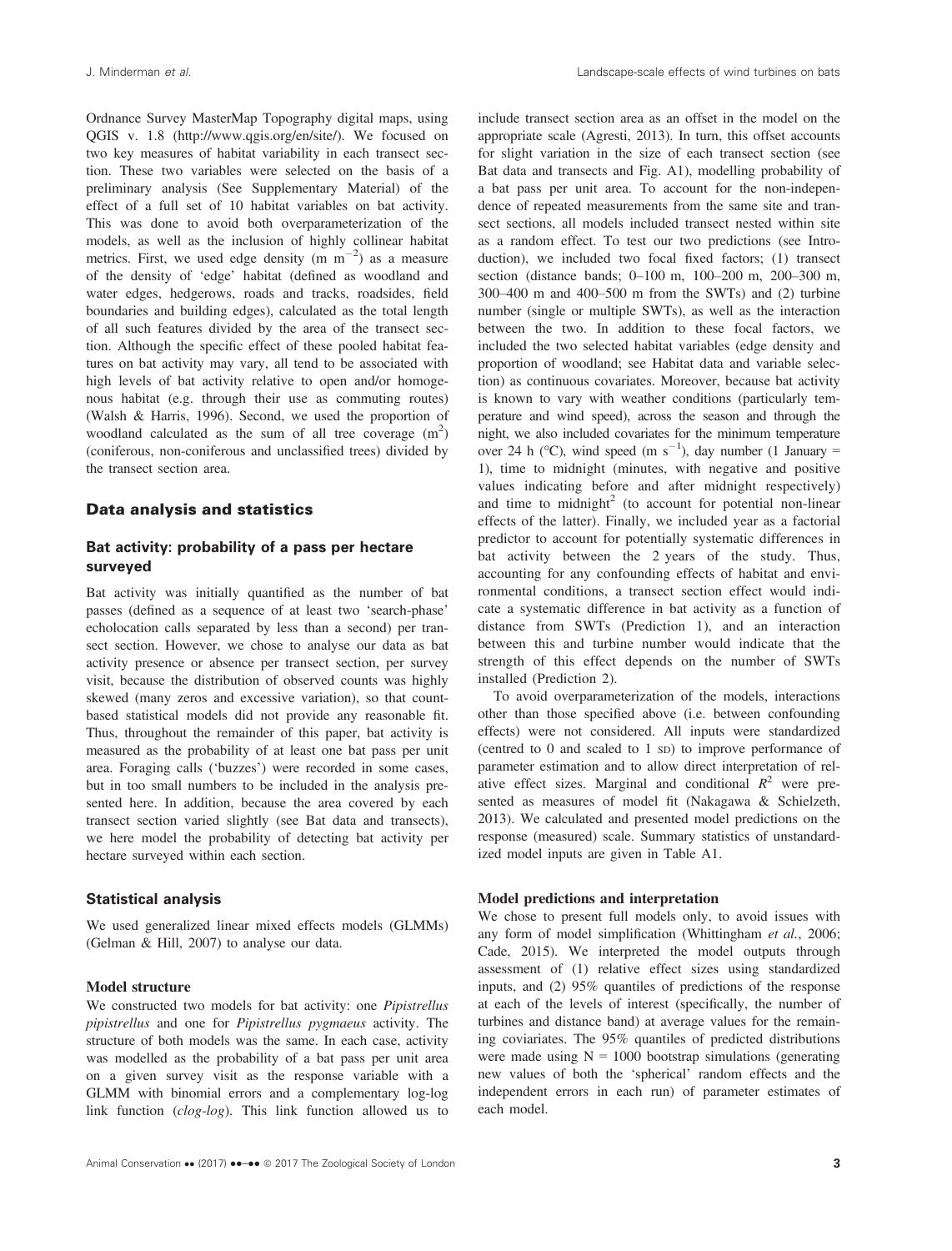We used R version 3.1.3 (http://cran.r-project.org/) for all statistical analyses including, in particular, package lme4 (Bates et al., 2014), to fit GLMMs, and its bootMer() function to produce parametric bootstrap samples.

## **Results**

Over the 2 years of the study, we collected bat activity data in  $N = 1395$  transect sections, during 78 survey visits. Most sites  $(N = 30)$  were surveyed on at least two occasions  $(2-6)$ surveys per site), but four sites were only visited once. Within this sample,  $N = 20$  were single-turbine sites, and  $N = 14$  were multiple turbine sites (2–4 turbines). In total, we recorded  $N = 1867$  bat passes, of which  $98.4\%$  $(N = 1838)$  were *Pipistrellus* spp.  $[N = 969 (51.9\%)$  *P. pip*istrellus, N = 714 (38.2%) P. pygmaeus and N = 155 (8.3%) Pipistrellus sp.]. The remaining 1.6% of total calls recorded were a mixture of Nyctalus noctula, Plecotus auritus Linnaeus and Myotis spp., but because these species combined comprised  $N = 29$  calls, here we focus on analyses of *Pip*istrellus spp. activity. Overall, Pipistrellus bat activity was detected on 466 section surveys.

Parameter estimates for the models for P. pipistrellus and P. pygmaeus are presented in Table 1. In terms of confounding effects, there were strong non-zero effects of wind speed (negative), edge density (positive) on the activity of both species, as well as an effect of time to midnight (linearly negative for *P. pipistrellus* and quadratic for *P. pygmaeus*). In addition, both the proportion of woodland present and day number affected P. pygmaeus activity positively, and P. pipistrellus activity was higher in 2014 compared to 2013.

Accounting for these effects of environmental and habitat variables, we find some evidence for an effect of turbine proximity. Specifically, this effect is strongest for P. pipistrellus (Table 1a), for which activity in distance band 1 (0– 100 m, intercept in Table 1a) is lower than the activity in distance bands 2–5 (100–500 m). Based on parameter estimates and their errors, no such effect of turbine proximity is evident in the model for *P. pygmaeus* activity (Table 1b). Moreover, again based on parameter estimates alone, there is no evidence for an interaction between distance band and number of turbines installed.

This interpretation of coefficient estimates above is largely mirrored by assessment of the predicted levels of activity, although a strong suggestion of an interaction with the number of turbines installed is evident (Fig. 1). Predicted activity is lowest for both species in distance band 1 (0–100 m). In particular, for both species, at multiple SWT sites, the predicted mean activity (measured as the probability of a bat pass per unit area) in the first distance bands (P. pipistrellus (Fig. 1a): 0.057; P. pygmaeus (Fig. 1b): 0.109) falls outside the 95% quantiles of point estimates for all other distance bands (combined 95% quantiles for bands 2–5, P. pipistrellus: 0.062–0.248; P. pygmaeus: 0.113–0.399), whereas the means of the distance bands 2–5 all fall within each other's 95% quantiles. There is no such difference for single SWT sites: the predicted means in all distance bands fall within each other's 95%

Table 1 Parameter estimates (b) and their standard errors (se) from generalized linear mixed effects models for the activity (probability of a pass ha<sup>-1</sup>) of (a) *Pipistrellus Pipistrellus* and (b) *Pipistrellus* means pyamaeus

| Fixed effects                 | (a) P. pipistrellus |           | (b) P. pygmaeus |       |
|-------------------------------|---------------------|-----------|-----------------|-------|
|                               | b                   | <b>SE</b> | b               | SE    |
| (Intercept)                   | $-2.203$            | 0.197     | $-1.864$        | 0.198 |
| Distance band 2 (100-200 m)   | 0.521               | 0.208     | 0.174           | 0.203 |
| Distance band 3 (200-300 m)   | 0.730               | 0.207     | 0.253           | 0.205 |
| Distance band 4 (300-400 m)   | 0.596               | 0.213     | 0.232           | 0.210 |
| Distance band 5 (400-500 m)   | 0.489               | 0.223     | 0.306           | 0.211 |
| No. turbines (multiple)       | $-0.080$            | 0.367     | $-0.263$        | 0.363 |
| Min 24 h temperature          | $-0.041$            | 0.150     | $-0.099$        | 0.162 |
| Day number                    | 0.124               | 0.203     | 0.739           | 0.195 |
| Year (2014)                   | 0.826               | 0.252     | $-0.602$        | 0.301 |
| Time to midnight              | $-0.536$            | 0.156     | 0.294           | 0.175 |
| Time to midnight <sup>2</sup> | $-0.472$            | 0.287     | $-1.208$        | 0.332 |
| Wind speed (m $s^{-1}$ )      | $-0.549$            | 0.172     | $-0.759$        | 0.191 |
| Edge density (m $m^{-2}$ )    | 0.670               | 0.132     | 0.620           | 0.144 |
| Proportion woodland           | $-0.067$            | 0.141     | 0.493           | 0.125 |
| D. band 2 * no. turbines      | 0.260               | 0.428     | 0.693           | 0.412 |
| D. band 3 * no. turbines      | 0.433               | 0.422     | 0.421           | 0.405 |
| D. band 4 * no. turbines      | $-0.379$            | 0.424     | 0.461           | 0.411 |
| D. band 5 * no. turbines      | $-0.018$            | 0.443     | 0.781           | 0.412 |
| Random effects $\sigma^2$     |                     |           |                 |       |
| Transect/Site                 | 0.374               |           | 0.579           |       |
| Site                          | 0.377               |           | 0.447           |       |
| Model fit                     |                     |           |                 |       |
| Marginal $R^2$                | 0.304               |           | 0.255           |       |
| Conditional $R^2$             | 0.451               |           | 0.507           |       |

All models included site and transect within site as a nested random effect structure (variance estimates at the bottom of the table), had binomial errors and were fitted with a complimentary log-log link. All coefficients are parameter estimates based on model fits using standardized (centred and scaled to 1 sp) inputs. Instances where the point estimate  $\pm 2^*$  se does not overlap zero are highlighted in bold, indicating evidence that the parameter is different from zero.

quantiles, although in the case of P. pipistrellus activity tends to be lower in the first distance band as well (Fig. 1a, single SWT).

## **Discussion**

We show that, when accounting for confounding effects of habitat and environmental conditions, activity of P. pipistrellus activity is lower at 0–100 m from installed SWTs, compared to 200–500 m. Although not apparent in estimated model parameters, assessment of predictions suggests that this may also be the case for  $P$ .  $pyg$  maeus activity, but this effect was weaker. Similarly, the distribution of model predictions suggest that the negative effect of SWT presence in the 'closest' distance band is particularly prominent in sites with multiple SWTs installed, with an apparent absence of any difference between distance bands in the activity of P. pygmaeus in single SWT sites.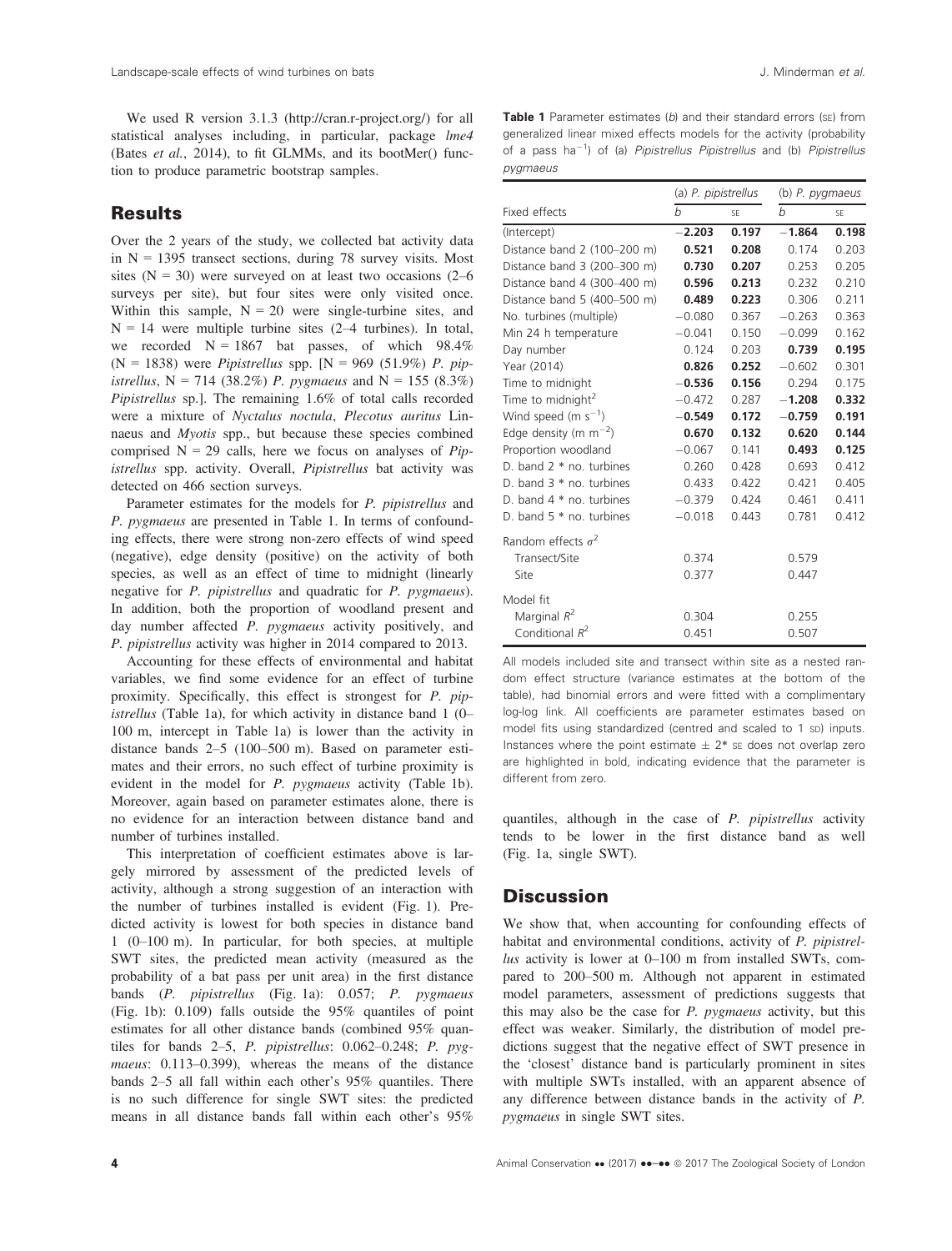

Figure 1 Observed (small grey points, average per site visit) and predicted (dark grey and black points, and lines) activity of (a) Pipistrellus pipistrellus and (b) Pipistrellus pygmaeus (probability of a pass ha<sup>-1</sup>) in five distance bands from single- and multiple SWT installations. Pre-<br>distince are based an model fite using standardized (soled and control) bet dictions are based on model fits using standardized (scaled and centred) bat activity from generalized linear mixed effects models (GLMMs, Table 1), in each of five distance bands around small wind turbines. Dark grey circles and their corresponding lines are predicted median levels for single-turbine sites, and black circles and their corresponding lines are median levels for multiple turbine sites. Small grey dots are the observed mean probabilities of obtaining a bat pass across all observations in each distance class, for each site. The error bars (lines) are the 95% quantiles of predictions calculated from  $N = 1000$  bootstrap samples of estimated parameter distributions.

On this basis, we conclude that the adverse effect of SWTs on Pipistrellus bat activity shown previously (Minderman et al., 2012) may in some cases persist over longer distances in the landscape. Although here we show that differences in average predicted activity may be measured when comparing 0–100 m to 200–500 m distance bands from SWTs, it should be stressed that this does not show that adverse effects would remain evident at 100 m from SWTs. Indeed, our previous study (Minderman et al., 2012) showed a potential drop in average activity of up to 50% within 25 m from operating SWTs. Even in the absence of strong effects beyond 25 m, this alone could explain the difference between 0–100 m and 200–500 m shown in this study. Nevertheless, the present findings do suggest that Pipistrellus bats may avoid SWTs on a wider (landscape) scale than previously demonstrated.

Although the mechanism for any avoidance behaviour is unclear, experimental studies in a laboratory setting have shown that the return of echolocation pulses off spinning turbine blades may be erratic, potentially causing navigational problems for bats (Long, Flint & Lepper, 2010). Alternatively, some bats may avoid foraging in noisy environments (Schaub, Ostwald & Siemers, 2008), but whether noise generated by turbines (including SWTs) has this effect has not been tested. In either case, it would be reasonable to assume that the strength of such interference would dissipate with

distance, especially if it involves high-frequency noise (which attenuates quickly over distance), limiting the spatial scale of any adverse effect of the turbine. However, neither the extent of acoustic noise generated by SWTs nor how this operates over any distance has been studied, so it is unclear to what extent this could explain the results shown here.

Furthermore, although the model parameter estimates provide no evidence that such avoidance is stronger in sites with multiple SWTs installed for either species, model predictions of activity suggest that the decrease in activity in the 'near' distance bands tends to be stronger in multiple SWT sites, particularly for *P. pygmaeus* activity (Fig. 1b). Given known local avoidance of individual turbines (e.g. Minderman et al., 2012), it is possible that clusters of SWTs installed in relatively close proximity (in our sample, between 12 and 90 m apart with mean 46.4 m and only one site  $>62$  m and  $<25$  m respectively) to each other have adverse effects over longer distances. For example, while local avoidance of single turbines may cause local changes of commuting routes, multiple SWTs may cause the loss of such routes altogether (similar to the effect of lighting on bat activity; Stone, Jones & Harris, 2009). However, given the mixed evidence for the interactive effect between number of turbines and proximity in this study, this suggestion needs further study. Moreover, the possibility of cumulative effects (i.e. the combined effect of multiple wind farm sites in a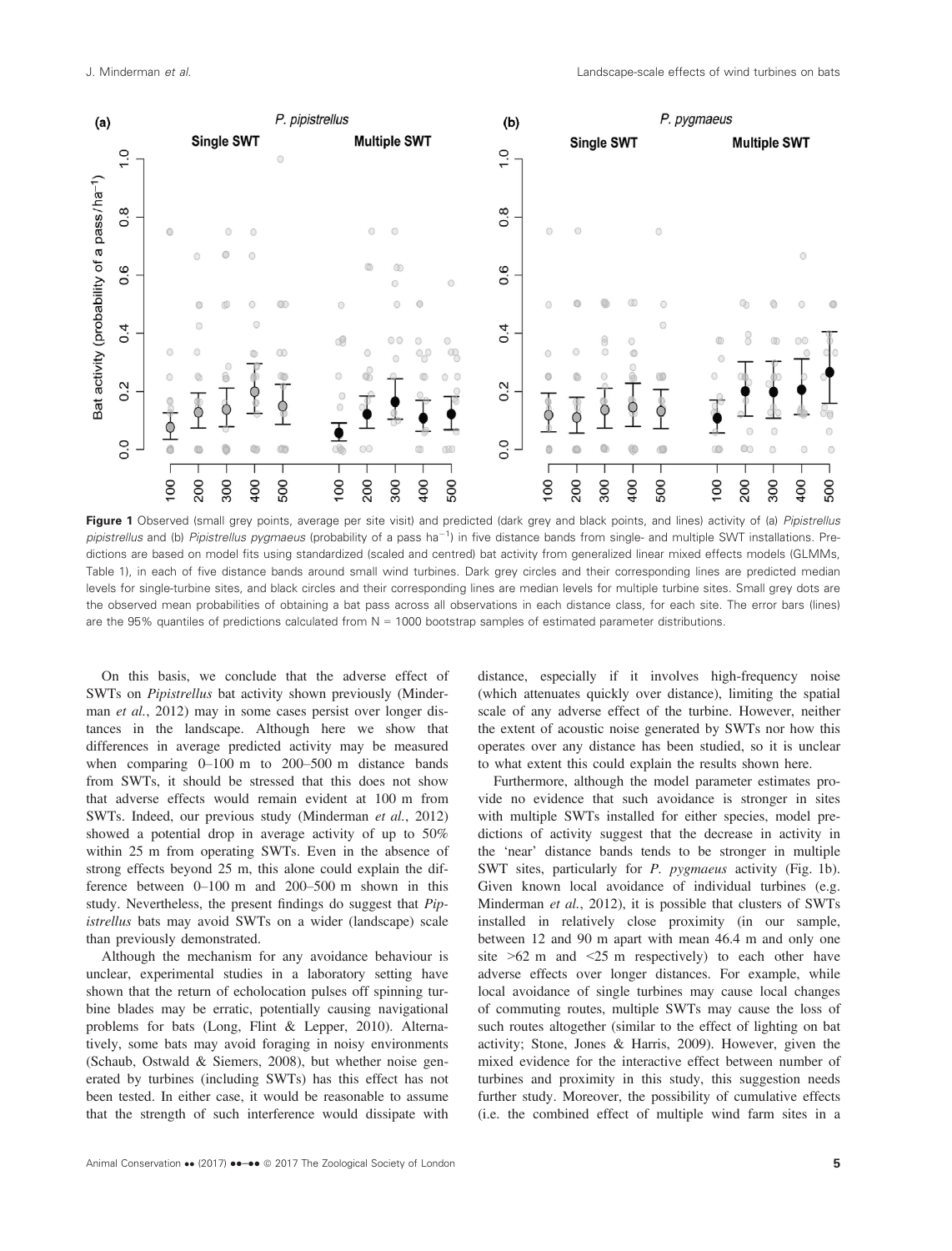wider area, 'regionally cumulative effects') is often raised for larger turbines and wind farms (Masden et al., 2010; SNH, 2012). Here, we aimed to answer a slightly different question, namely whether the installation of a larger number of SWTs installed in a single site increases the effect on bats (i.e. 'locally cumulative effects'). The findings reported here should thus not be used to draw conclusions on whether the effects of multiple SWT sites developed in a wider area could combine into a 'regional cumulative effect'. Finally, it should be stressed that in accordance with our previous findings (Minderman et al., 2012), we do not find any evidence for the hypothesis that the species studied here are attracted to SWTs, as suggested for other species by Cryan et al. (2014). The suggestion that the interactive effect between SWT proximity and the number of SWTs installed is stronger for P. pygmaeus activity is in itself interesting, as it highlights the possibility that different species vary in their response to SWT presence. Although morphologically similar, the two species considered here are different in a number of key ecological aspects, including habitat preferences (Vaughan, Jones & Harris, 1997; Nicholls & Racey, 2006; Lintott et al., 2015). Although our own findings reflect this (e.g. strong positive effects of proportion of woodland on P. pygmaeus, but not P. pipistrellus), whether such ecological differences between these species affect their response to SWT presence remains to be tested, and unfortunately, we did not have sufficient statistical power to do so here.

There are a number of important caveats with our findings. First of all, these data should not be generalized to species other than Pipistrellus spp. Although Pipistrellus bats are by far the commonest species in both our wider study area as well as in the specific habitats we studied (Middleton, 2006), it is likely that the collection of sufficient data to draw further species-specific conclusions would require targeted surveys. The need to collect data at a wide range of sites prevented us from doing this here. However, the effect of larger turbines in wind farms can vary between species (e.g. collision mortality can vary between species depending on environmental conditions, Baerwald & Barclay, 2011) and we therefore consider this to be a research priority for SWTs. Second, the limited number of sites with more than two turbines in our sample means that we cannot exclude the possibility that a larger number of turbines would cause stronger effects; indeed, modelling studies in birds (Schaub, 2012) suggest that this may well be the case. However, based on our own experience and anecdotal data collected during the construction of our SWT owner database (e.g. Park *et al.*, 2013), we feel that our sample of sites fairly represents the usual number of SWTs installed per site; sites with more than two and in particular more than three SWTs remain relatively rare in the UK. Finally, the combination of recording bat activity over a relatively large scale (up to 500 m from SWTs) along transects, and a distance-based approach to turbine effects, required that we analysed our data in distance bands. As noted previously, our choice of relatively 'coarse' 100 m distance bands may limit our ability to draw conclusions on the exact distance over which avoidance behaviour might operate, but small-scale effects

have already been studied (Minderman et al., 2012) and we here chose to focus on wider scale effects. In addition, to allow us to generalize our sampling regime across sites with single and multiple SWTs, we chose to use single starting locations for all transects. As a result, in some cases where multiple SWTs were present, this may have caused some imprecision in the allocation of individual passes to distance bands (as exact distance to individual turbines would differ by a small amount). However, our choice of transect placement minimized any such possible bias: in multiple SWT sites, transects were oriented in such a way that they were as close to perpendicular to the orientation of the SWT 'line'. In cases where this was impossible, for example, one of the transects would pass within 50 m of another turbine, the transect in question was excluded from the analyses presented here (i.e. leading to some sites with <4 transects, see Methods). Moreover, accurately allocating bat passes to even more narrow distance bands is likely to introduce false precision. Thus, collecting data on behavioural responses to turbines on a finer scale would require alternative methods.

In conclusion, we suggest that adverse effects of SWTs on Pipistrellus bat activity may be measurable over a greater spatial scale than previously thought (0–100 m), although combined with our previous work, it is likely that much of such avoidance behaviour occurs in relatively close proximity to turbines  $(\leq 25 \text{ m})$ . It appears that such effects are stronger when multiple SWTs are installed, particularly for P. pygmaeus, but this requires further study. Finally, it should be stressed that the effects reported here are on bat activity only. Although they may reflect changes in habitat use, and this may in turn lead to population-level effects, direct effects of SWT developments on the latter remain to be studied and the conclusions drawn here cannot be thus extrapolated.

The SWT sector is expanding rapidly worldwide, and as a result planners and decision makers are increasingly faced with having to advise or decide on planned developments of multiple SWTs in clusters. To date, there were no data to inform such decisions, and the findings presented here are therefore vital and timely. We reiterate our recommendation that individual SWTs within the range of sizes considered here (6–25 m hub height) should be sited away from potentially valuable bat habitat (at least >25 m, Minderman et al., 2012), but based on the current findings, we further stress that particular care should be taken in landscapes where limited alternative habitats are available. This would include known roost, commuting and foraging sites. In addition, on the basis of the potential for wider landscape-scale effects on some species, we suggest that the (at least the potential for) presence of particularly vulnerable or locally rare species is assessed within 100 m from proposed sites, particularly when more than one turbine is planned.

## Acknowledgements

We thank all site owners for kindly allowing access to their turbines. Thanks to Kathryn Hamilton for additional data collection, Sofia Motta Pralon for GIS data entry, to Cerian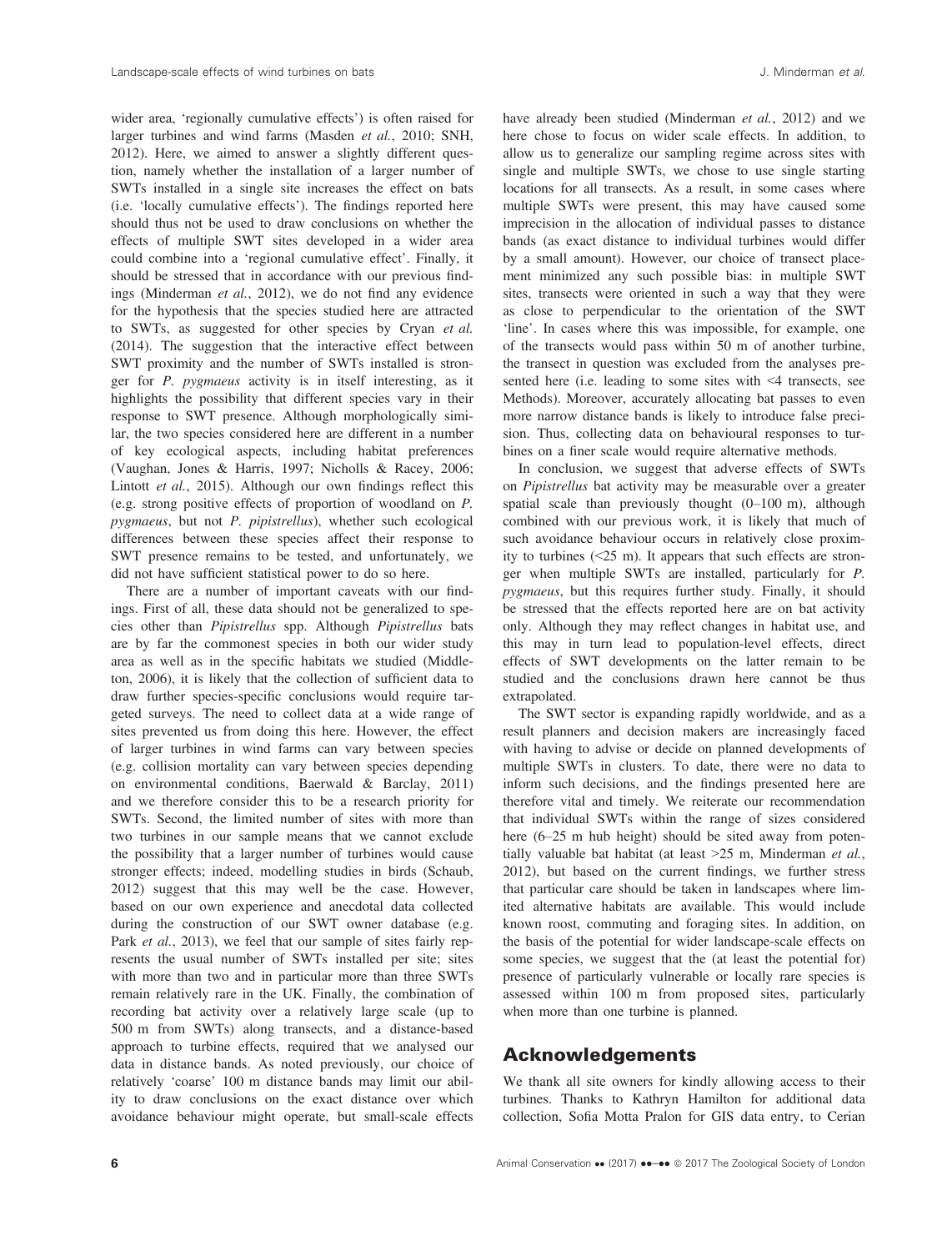Tatchley, Nils Bunnefeld, Chris Pendlebury and Claudia Garratt for useful discussions, and to two to three anonymous reviewers for their help in substantially improving this paper from previous versions. This study was funded by a University of Stirling Impact Fellowship to JM and a grant from the People's Trust for Endangered Species to KJP.

## References

- Agresti, A. (2013). Categorical data analysis. 3rd edn. Hoboken: Wiley.
- Baerwald, E.F. & Barclay, R.M.R. (2011). Patterns of activity and fatality of migratory bats at a wind energy facility in Alberta, Canada. J. Wildl. Manage. 75, 1103– 1114.
- Bates, D., Maechler, M., Bolker, B. & Walker, S. (2014) Lme4: Linear mixed-effects models using Eigen and S4. R package version 1.1-7. Available at: http://cran.r-project.org/ web/packages/lme4/index.html (accessed 28 April 2015).
- Cade, B.S. (2015). Model averaging and muddled multimodel inferences. Ecology 96, 2370–2382.
- Cryan, P.M., Gorresen, P.M., Hein, C.D., Schirmacher, M.R., Diehl, R.H., Huso, M.M., Hayman, D.T.S., Fricker, P.D., Bonaccorso, F.J., Johnson, D.H., Heist, K. & Dalton, D.C. (2014). Behavior of bats at wind turbines. Proc. Natl Acad. Sci. 111, 15126–15131. doi:10.1073/pnas.1406672111.
- Gelman, A. & Hill, J. (2007). Data Analysis Using Regression and Multilevel/Hierarchical Models. New York: Cambridge University Press.
- Kuvlesky, W.P., Brennan, L.A., Morrison, M.L., Boydston, K.K., Ballard, B.M. & Bryant, F.C. (2007). Wind energy development and wildlife conservation: challenges and opportunities. J. Wildl. Manage. 71, 2487–2498.
- Lintott, P.R., Bunnefeld, N., Minderman, J., Fuentes-Montemayor, E., Mayhew, R.J., Olley, L. & Park, K.J. (2015). Differential responses to woodland character and landscape context by cryptic bats in urban environments ed D. Russo. PLoS ONE 10, e0126850.
- Long, C., Flint, J. & Lepper, P. (2010). Wind turbines and bat mortality: doppler shift profiles and ultrasonic bat-like pulse reflection from moving turbine blades. J. Acoust. Soc. Am. 128, 2238–2245.
- Masden, E.A., Fox, A.D., Furness, R.W., Bullman, R. & Haydon, D.T. (2010). Cumulative impact assessments and bird/wind farm interactions: developing a conceptual framework. Environ. Impact Assess. Rev. 30, 1–7.
- Middleton, N. (2006). An Introduction to the Bats of Scotland. Polmont: ECHOES Ecology Ltd. Available at: http:// www.echoesecology.co.uk/documents/AnIntroductionToThe BatsofScotlandEdition1Dec2006\_002.pdf (accessed 28 April 2015).
- Minderman, J., Pendlebury, C.J., Pearce-Higgins, J.W. & Park, K.J. (2012). Experimental evidence for the effect of small wind turbine proximity and operation on bird and bat activity. PLoS ONE 7, e41177.
- Minderman, J., Fuentes-Montemayor, E., Pearce-Higgins, J.W., Pendlebury, C.J. & Park, K.J. (2014). Estimates and correlates of bird and bat mortality at small wind turbine sites. Biodivers. Conserv. 24, 467–482.
- Nakagawa, S. & Schielzeth, H. (2013). A general and simple method for obtaining R2 from generalized linear mixedeffects models. Methods Ecol. Evol. 4, 133–142.
- Nicholls, B. & Racey, P.A. (2006). Habitat selection as a mechanism of resource partitioning in two cryptic bat species Pipistrellus pipistrellus and Pipistrellus pygmaeus. Ecography 29, 697–708.
- Park, K.J., Turner, A. & Minderman, J. (2013). Integrating applied ecology and planning policy: the case of microturbines and wildlife conservation. J. Appl. Ecol. 50, 199–204.
- Pearce-Higgins, J.W., Stephen, L., Langston, R.H.W., Bainbridge, I.P. & Bullman, R. (2009). The distribution of breeding birds around upland wind farms. J. Appl. Ecol. 46, 1323–1331.
- Pitteloud, J.-D. & Gsänger, S. (2016) Small Wind World Report 2016 Summary. Bonn: World Wind Energy Association.
- Rydell, J., Bach, L., Dubourg-Savage, M., Green, M., Rodrigues, L. & Hedenstrom, A. (2010). Bat mortality at wind turbines in northwestern Europe. Acta Chiropterol. 12, 261–274.
- Schaub, M. (2012). Spatial distribution of wind turbines is crucial for the survival of red kite populations. Biol. Conserv. 155, 111–118.
- Schaub, A., Ostwald, J. & Siemers, B. (2008). Foraging bats avoid noise. J. Exp. Biol. 211, 3174–3180.
- SNH (2012). Assessing the Cumulative Impact of Onshore Wind Energy Developments. Inverness: Scottish Natural Heritage. Available at: http://www.snh.gov.uk/docs/ A675503.pdf (accessed 28 April 2015).
- Stone, E.L., Jones, G. & Harris, S. (2009). Street lighting disturbs commuting bats. Curr. Biol. 19, 1123–1127.
- Swift, S.M. (2009). Activity patterns of Pipistrelle bats (Pipistrellus pipistrellus) in north-east Scotland. J. Zool. (Lond.) 190, 285–295.
- Tuomainen, U. & Candolin, U. (2011). Behavioural responses to human-induced environmental change. Biol. Rev. 86, 640–657.
- UK Meteorological Office (2006). MIDAS Land Surface Stations Data (1853-Current). Didcot: NCAS British Atmospheric Data Centre. Available at: http://ca talogue.ceda.ac.uk/uuid/220a65615218d5c9cc9e4785a3234bd 0 (accessed 28 April 2015).
- Vaughan, N., Jones, G. & Harris, S. (1997). Habitat use by bats (Chiroptera) assessed by means of a broad-band acoustic method. J. Appl. Ecol. 34, 716–730.
- Walsh, A. & Harris, S. (1996). Foraging habitat preferences of vespertilionid bats in Britain. J. Appl. Ecol. 33, 508–518.
- Whittingham, M.J., Stephens, P.A., Bradbury, R.B. & Freckleton, R.P. (2006). Why do we still use stepwise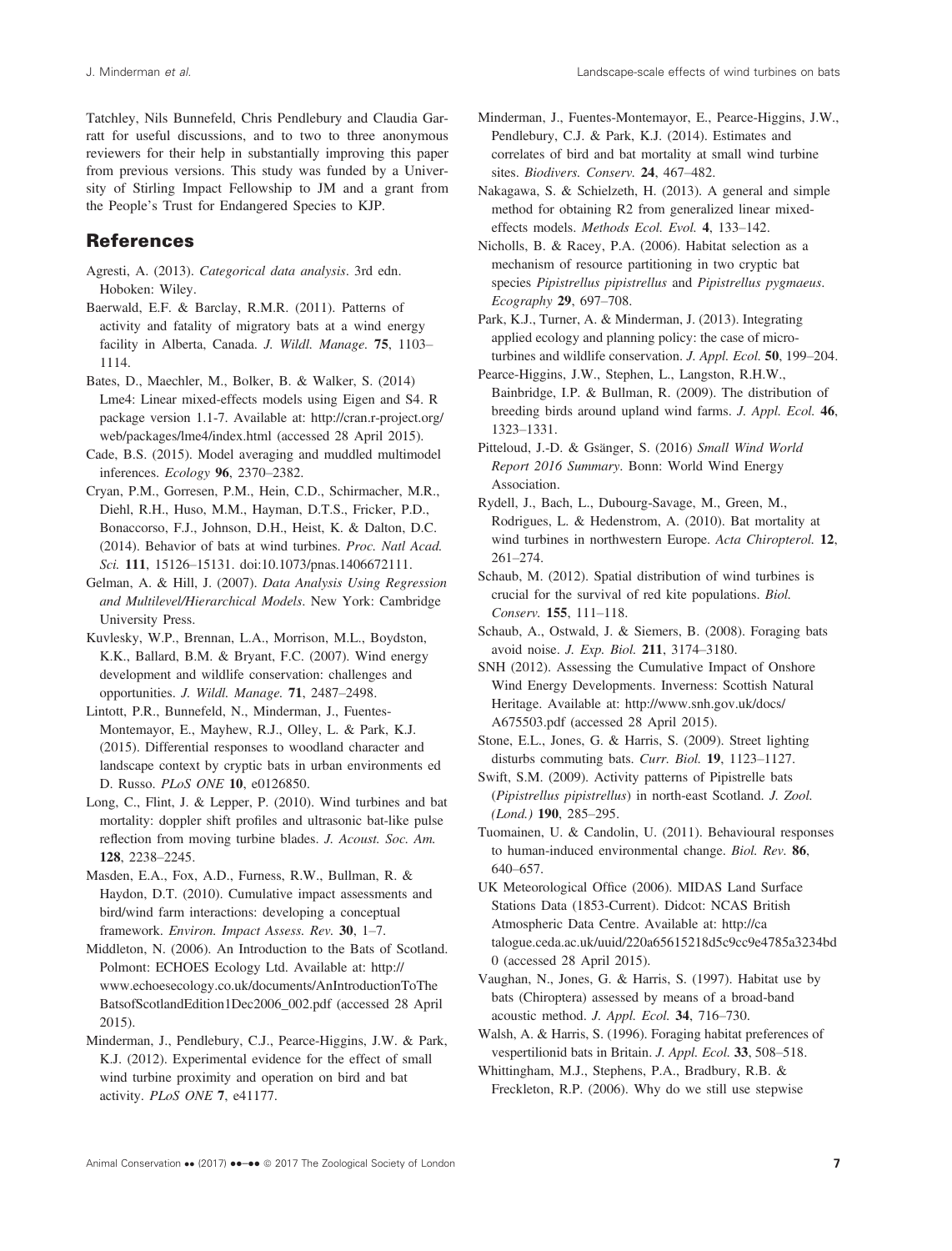modelling in ecology and behaviour? J. Anim. Ecol. 75, 1182–1189.

## Supporting information

Additional Supporting Information may be found in the online version of this article at the publisher's web-site:

Appendix S1. Preliminary habitat data analysis and additional tables.

Zwart, M.C., McKenzie, A.J., Minderman, J. & Whittingham, M.J. (2015). Conflicts between birds and on-shore wind farms. In Problematic wildlife: a cross-disciplinary approach: 489–504. Angelici, F.M. (Ed.). New York: Springer Science+Business Media.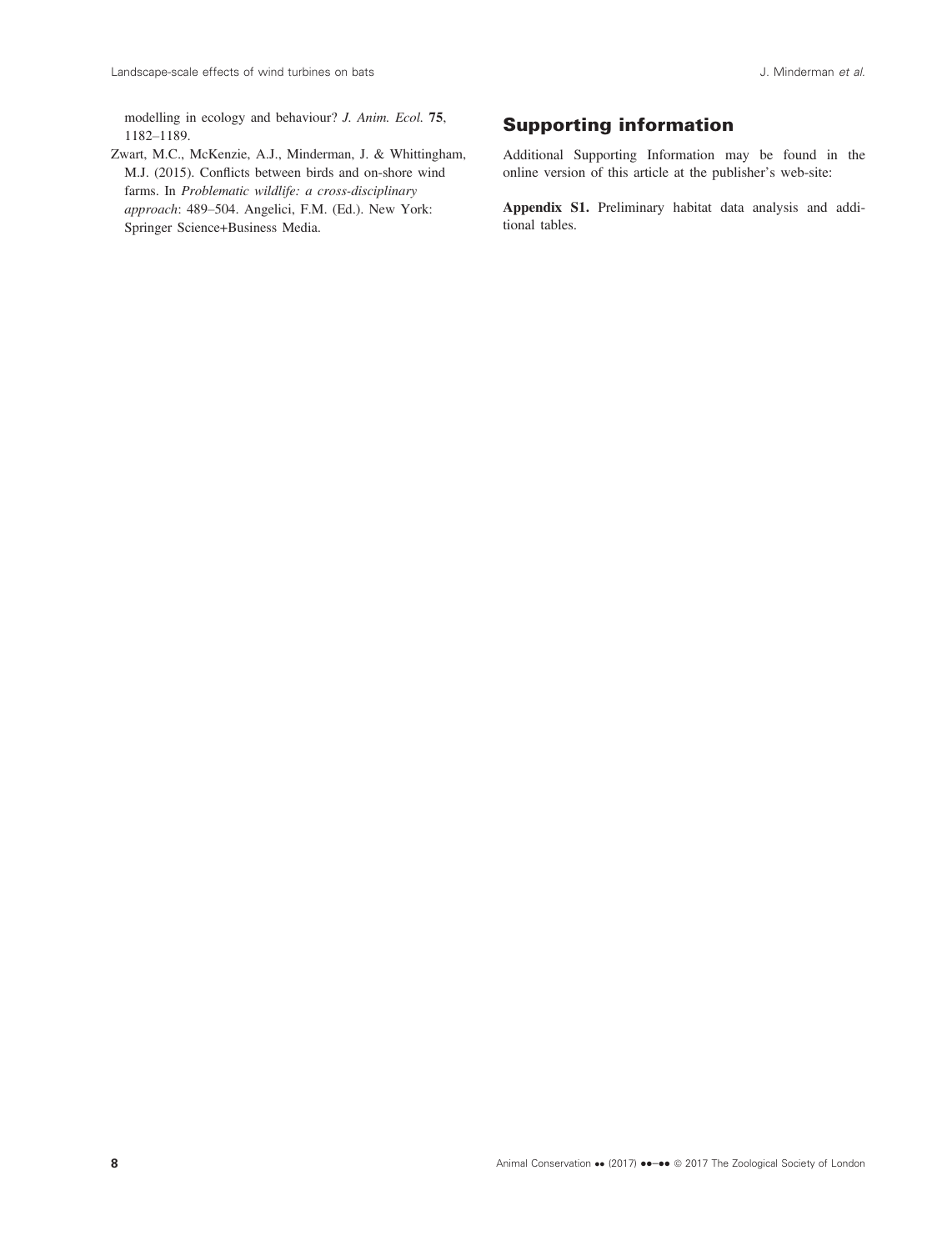

**BIJLAGE: RICHTWAARDEN VOOR TURBINEGELUID OP BASIS VAN VLAREM II, BIJLAGE 5.20.6.1**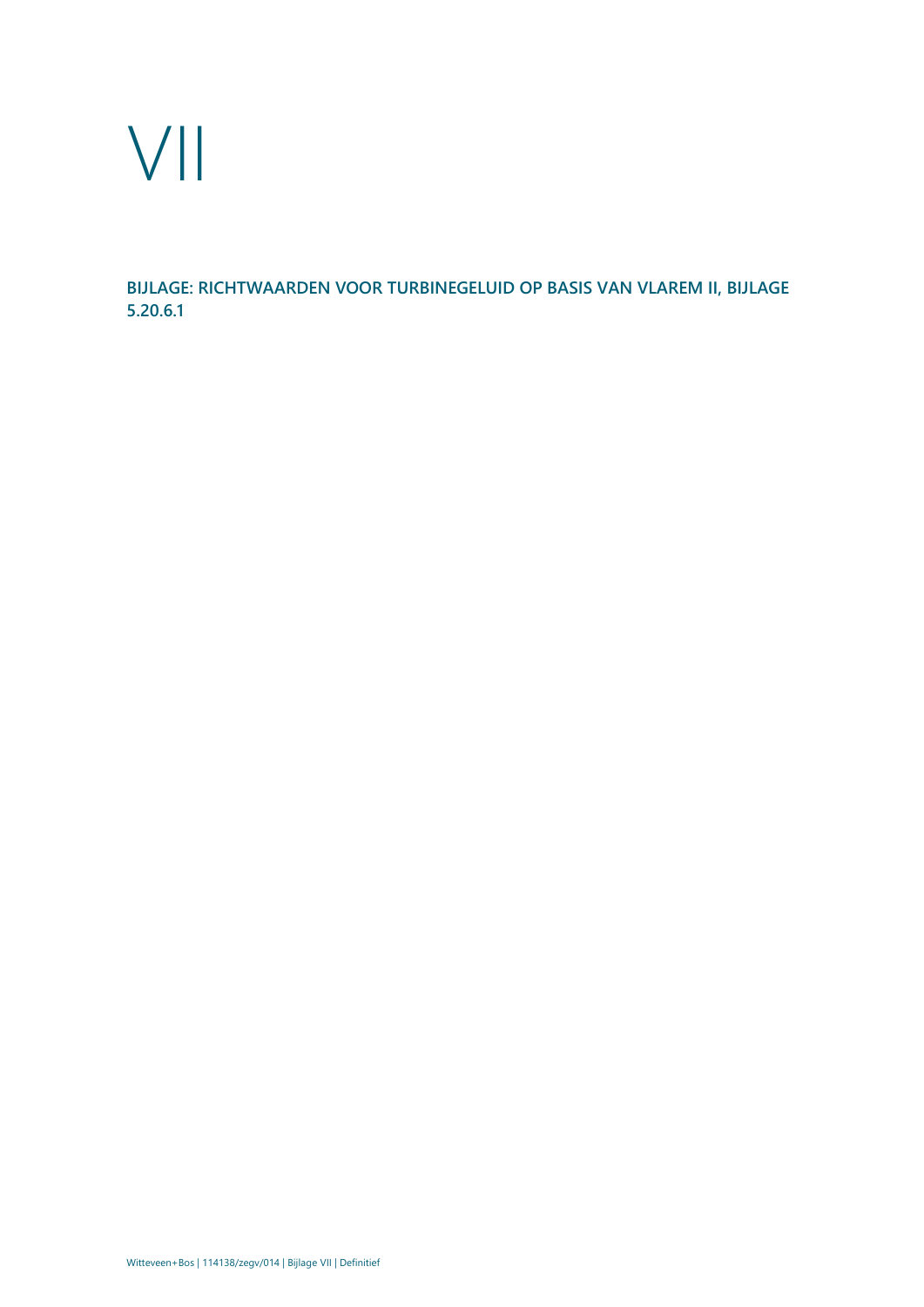## VLAREM II - bijlagen Bijlagen

## Bijlage 5.20.6.1. Richtwaarden voor windturbinegeluid

| Gebiedsbestemming bij vergunning                                                                                                                                                                                                                                                                     |                          | richtwaarde voor het<br>specifiek geluid in open lucht<br>in $dB(A)$ |                       |  |
|------------------------------------------------------------------------------------------------------------------------------------------------------------------------------------------------------------------------------------------------------------------------------------------------------|--------------------------|----------------------------------------------------------------------|-----------------------|--|
|                                                                                                                                                                                                                                                                                                      | overdag                  | 's<br>avonds                                                         | 's<br>nachts          |  |
| 1º Landelijke gebieden en gebieden voor verblijfrecreatie                                                                                                                                                                                                                                            | 44                       | 39                                                                   | 39                    |  |
| 2a° Gebieden of delen van gebieden, uitgezonderd woongebieden of 50<br>delen van woongebieden, gelegen op minder dan 500 m van<br>industriegebieden                                                                                                                                                  |                          | 45                                                                   | 45                    |  |
| 2b° Woongebieden of delen van woongebieden op minder dan<br>500m gelegen van industriegebieden                                                                                                                                                                                                       | 48                       | 43                                                                   | 43                    |  |
| 3a° Gebieden of delen van gebieden, uitgezonderd woongebieden of 48<br>delen van woongebieden, op minder dan 500 m gelegen van<br>gebieden voor ambachtelijke bedrijven en kleine en middelgrote<br>ondernemingen, van dienstverleningsgebieden of van<br>ontginningsgebieden, tijdens de ontginning |                          | 43                                                                   | 43                    |  |
| 3b° Woongebieden of delen van woongebieden op minder dan 500<br>m gelegen van gebieden voor ambachtelijke bedrijven en kleine en<br>middelgrote ondernemingen, van dienstverleningsgebieden of van<br>ontginningsgebieden, tijdens de ontginning                                                     | 44                       | 39                                                                   | 39                    |  |
| 4° Woongebieden                                                                                                                                                                                                                                                                                      | 44                       | 39                                                                   | 39                    |  |
| 5° Industriegebieden, dienstverleningsgebieden, gebieden voor<br>gemeenschapsvoorzieningen en openbare nutsvoorzieningen en<br>ontginningsgebieden tijdens de ontginning                                                                                                                             | 60                       | 55                                                                   | 55                    |  |
| $5bis^{\circ}$ []                                                                                                                                                                                                                                                                                    | $\llbracket  \rrbracket$ | []                                                                   | $\left[\ldots\right]$ |  |
| 6° Recreatiegebieden, uitgezonderd gebieden voor verblijfsrecreatie                                                                                                                                                                                                                                  | 48                       | 43                                                                   | 43                    |  |
| 7º Alle andere gebieden, uitgezonderd: bufferzones, militaire<br>domeinen en deze waarvoor in bijzondere besluiten richtwaarden<br>worden vastgelegd                                                                                                                                                 | 44                       | 39                                                                   | 39                    |  |
| 8° Bufferzones                                                                                                                                                                                                                                                                                       | 55                       | 50                                                                   | 50                    |  |
| 9° Gebieden of delen van gebieden op minder dan 500 m gelegen<br>van voor grindwinning bestemde ontginningsgebieden tijdens de<br>ontginning                                                                                                                                                         | 48                       | 43                                                                   | 43                    |  |
| 10° Agrarische gebieden                                                                                                                                                                                                                                                                              | 48                       | 43                                                                   | 43                    |  |

Opmerking: Als een gebied valt onder twee of meer punten van de tabel dan is in dat gebied de hoogste richtwaarde van toepassing.

Navigator Wetgeving Leefmilieu, Natuur en Energie

https://navigator.emis.vito.be